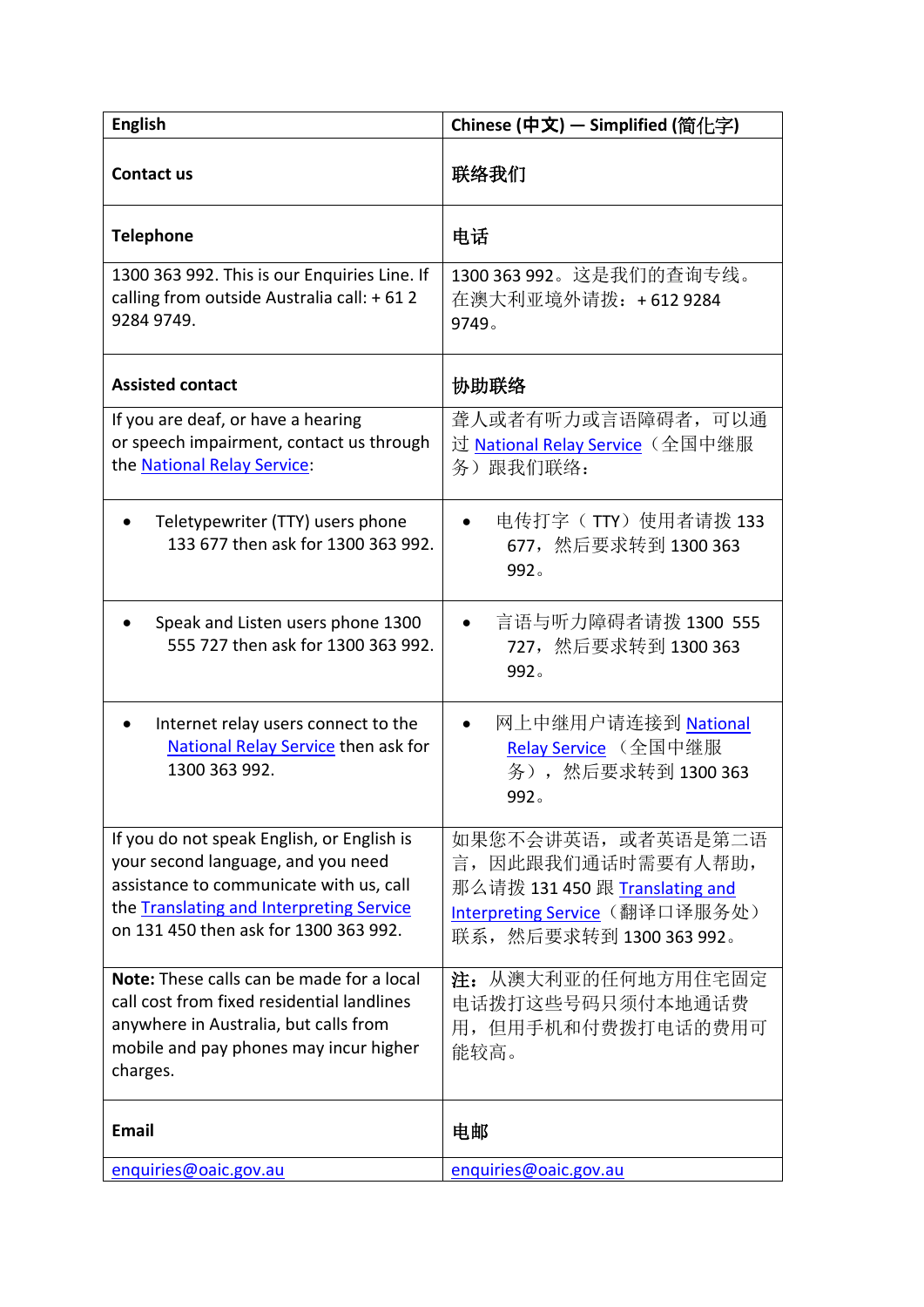| <b>Facsimile</b>                                                                                                                                                                                                                                 | 传真                                                                                                                                                     |
|--------------------------------------------------------------------------------------------------------------------------------------------------------------------------------------------------------------------------------------------------|--------------------------------------------------------------------------------------------------------------------------------------------------------|
| +61 2 9284 9666                                                                                                                                                                                                                                  | +61 2 9284 9666                                                                                                                                        |
| <b>Post</b>                                                                                                                                                                                                                                      | 邮寄地址                                                                                                                                                   |
| <b>Sydney Office</b>                                                                                                                                                                                                                             | <b>Sydney Office</b>                                                                                                                                   |
| GPO Box 5218 Sydney NSW 2001                                                                                                                                                                                                                     | GPO Box 5218 Sydney NSW 2001                                                                                                                           |
| <b>Canberra Office</b>                                                                                                                                                                                                                           | 堪培拉办公室                                                                                                                                                 |
| GPO Box 2999 Canberra ACT 2601                                                                                                                                                                                                                   | GPO Box 2999 Canberra ACT 2601                                                                                                                         |
| <b>FOI</b>                                                                                                                                                                                                                                       | <b>FOI</b>                                                                                                                                             |
| For freedom of information (FOI) requests<br>in relation to information held by the<br>Office of the Australian Information<br>Commissioner (OAIC) [Australian<br>Information Commissioner] email<br>foi@oaic.gov.au or contact 1300 363<br>992. | 如果对于澳大利亚信息专员办公室<br>(OAIC)持有的信息要求信息自由<br>(FOI), 请发电子邮件至:<br>foi@oaic.gov.au, 或者拨打电话<br>1300 363 992.                                                    |
| <b>IPS</b>                                                                                                                                                                                                                                       | 信息公开方案 (IPS)                                                                                                                                           |
| For questions or feedback in relation to<br>the OAIC's Information Publication<br>Scheme (IPS) entry contact: Director,<br>Communications and Corporate by email<br>at website@oaic.gov.au or on 1300 363<br>992.                                | 如果对于参与 OAIC 的信息公开方案(<br>IPS) 有任何问题或反馈, 请联络:<br>Director, Communications and<br>Corporate。请发电邮至:<br><u>website@oaic.gov.au</u> ,或者拨打电话<br>1300 363 992. |
| <b>Street Address</b>                                                                                                                                                                                                                            | 办公室地址                                                                                                                                                  |
| Office of the Australian Information<br>Commissioner, Level 3, 175 Pitt Street,<br>Sydney 2000                                                                                                                                                   | 澳大利亚信息专员办公室<br>Level 3, 175 Pitt Street, Sydney 2000                                                                                                   |
| Social media                                                                                                                                                                                                                                     | 社交媒体                                                                                                                                                   |
| <b>Facebook:</b>                                                                                                                                                                                                                                 | Facebook:                                                                                                                                              |
| https://www.facebook.com/OAICgov                                                                                                                                                                                                                 | https://www.facebook.com/OAICgov                                                                                                                       |
| Twitter: https://twitter.com/oaicgov                                                                                                                                                                                                             | Twitter: https://twitter.com/oaicgov                                                                                                                   |
| YouTube: youtube.com/user/OAICgov                                                                                                                                                                                                                | YouTube: youtube.com/user/OAICgov                                                                                                                      |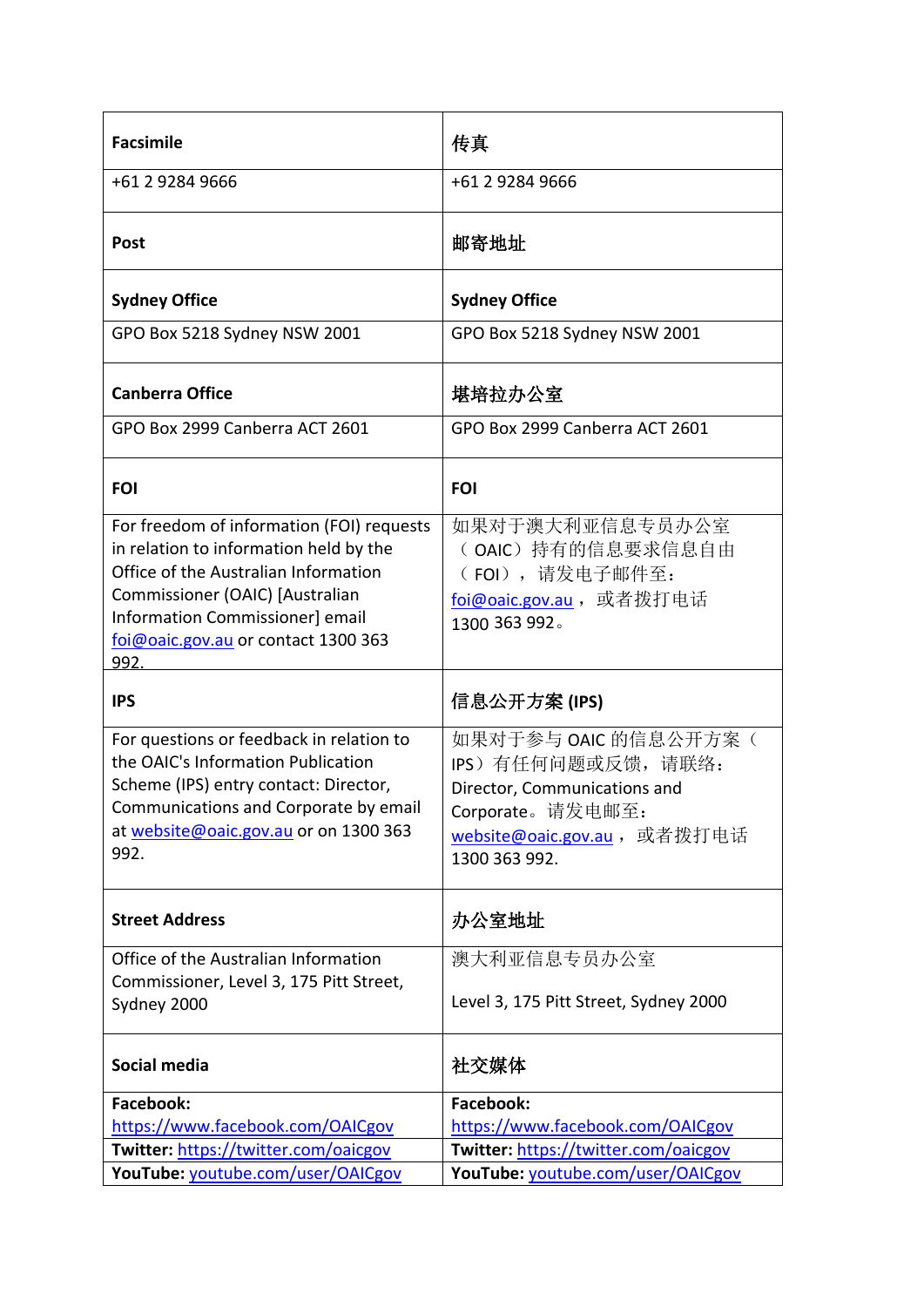| Data.gov.au: data.gov.au/?s=oaic                                                                                                                                                                                                                                                              | Data.gov.au: data.gov.au/?s=oaic                                                                                                          |
|-----------------------------------------------------------------------------------------------------------------------------------------------------------------------------------------------------------------------------------------------------------------------------------------------|-------------------------------------------------------------------------------------------------------------------------------------------|
| <b>Online forms</b>                                                                                                                                                                                                                                                                           | 网上表格                                                                                                                                      |
| Below are links to a number of interactive<br>PDF forms that can assist you in<br>contacting us. These forms require Adobe<br>Acrobat 9.3 or later installed on your<br>computer to function. If you are unsure<br>about which form to use please ring our<br>Enquiries Line on 1300 363 992. | 下面是若干交互式 PDF 表格的链接, 可<br>以帮助您与我们联络。为了使用这些表<br>格, 您的电脑需要安装 Adobe Acrobat<br>9.3 或更高版本。如果您不能确定使用<br>哪种表格, 请拨打我们的查询专线, 号<br>码是 1300 363 992。 |
| <b>Privacy Complaints</b>                                                                                                                                                                                                                                                                     | 关于隐私的投诉                                                                                                                                   |
| Use this form to make a complaint about<br>the handling of your personal information<br>by an Australian Government agency or a<br>private sector organisation.                                                                                                                               | 本表格用于投诉澳大利亚政府机构或私<br>营机构对您的个人信息的处理。                                                                                                       |
| <b>Privacy Complaint form</b>                                                                                                                                                                                                                                                                 | Privacy Complaint form (《关于隐私的<br>投诉》 表格)                                                                                                 |
| Freedom of information merits review                                                                                                                                                                                                                                                          | 信息自由业绩复查                                                                                                                                  |
| Use this form to request a review of an<br>FOI decision by an Australian Government<br>agency.                                                                                                                                                                                                | 本表用于要求复查澳大利亚政府机构所<br>做的 FOI 决定。                                                                                                           |
| Freedom of information merits review<br>form                                                                                                                                                                                                                                                  | Freedom of information merits review<br>(《信息自由业绩复查》表格)<br>form                                                                            |
| <b>Freedom of information complaints</b>                                                                                                                                                                                                                                                      | 关于信息自由的投诉                                                                                                                                 |
| Use this form to complain about the way<br>your FOI request was handled by an<br>Australian Government agency.                                                                                                                                                                                | 本表用于投诉澳大利亚政府机构对您的<br>FOI 要求的处理。                                                                                                           |
| Freedom of information complaint form                                                                                                                                                                                                                                                         | Freedom of information complaint form<br>(《关于信息自由的投诉》表格)                                                                                  |
| <b>Agency FOI extension of time requests</b>                                                                                                                                                                                                                                                  | 政府机构要求延长 F0I 期限                                                                                                                           |
| Australian Government agencies can use<br>this form to lodge an extension of time<br>request or to notify of an agreed<br>extension.                                                                                                                                                          | 澳大利亚政府机构可以使用本表要求延<br>期或通知所同意的延期。                                                                                                          |
| <b>Agency FOI extension of time form</b>                                                                                                                                                                                                                                                      | <b>Agency FOI extension of time form</b>                                                                                                  |
| <b>General enquiries</b>                                                                                                                                                                                                                                                                      | ·般査询                                                                                                                                      |
| Use this form to make a general enquiry                                                                                                                                                                                                                                                       | 本表用于向 OAIC 提出一般查询。本表                                                                                                                      |